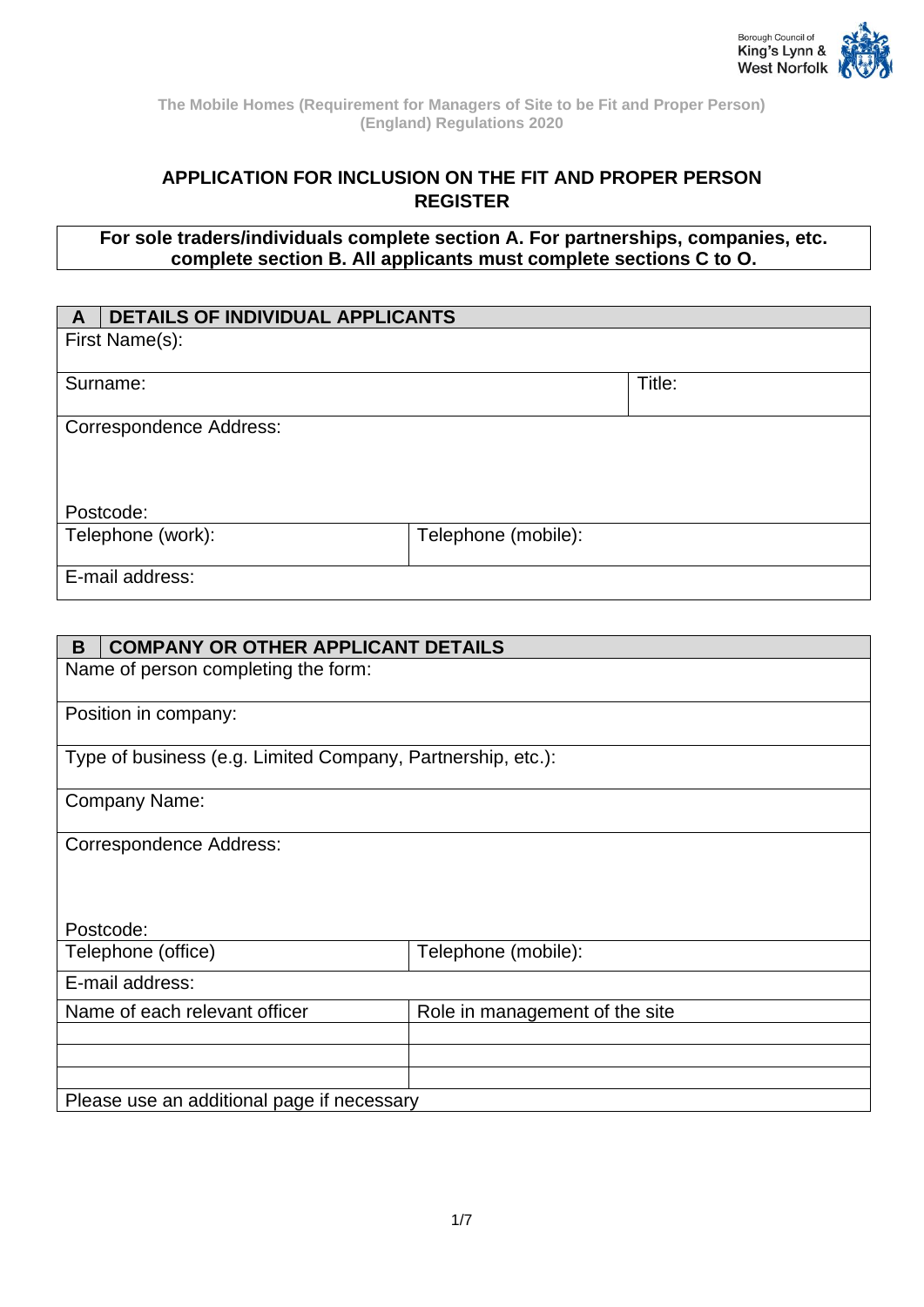

#### **C DETAILS OF THE CARAVAN SITE TO WHICH THE APPLICATION REFERS** Site Name:

Site Address:

Site Postcode:

## **D DETAILS OF THE APPLICANT'S ESTATE OR EQUITABLE INTEREST IN THE SITE**

Please provide proof of estate or equitable interest:

## **E NAME AND BUSINESS CONTACT DETAILS OF ANY OTHER PERSON(S) WITH A LEGAL ESTATE OR EQUITABLE INTEREST IN THE SITE**

Note: an equitable interest could also mean a beneficiary of a trust – with the benefit of the land, whether or not they are recorded as a legal owner.

### **F DETAILS OF ANY OTHER SITE LICENCES HELD AND/OR MANAGED BY THE APPLICANT (Please use an additional page if necessary)**

| <b>Site Name</b> | <b>Licensing Authority Name</b> | Licence Number |
|------------------|---------------------------------|----------------|
|                  |                                 |                |
|                  |                                 |                |
|                  |                                 |                |
|                  |                                 |                |

| G                | DETAILS OF ANY OTHER SITES WHERE YOU HAVE AN INTEREST (Please use an<br>additional page if necessary) |                                 |                       |
|------------------|-------------------------------------------------------------------------------------------------------|---------------------------------|-----------------------|
| <b>Site Name</b> |                                                                                                       | <b>Licensing Authority Name</b> | <b>Licence Number</b> |
|                  |                                                                                                       |                                 |                       |
|                  |                                                                                                       |                                 |                       |
|                  |                                                                                                       |                                 |                       |
|                  |                                                                                                       |                                 |                       |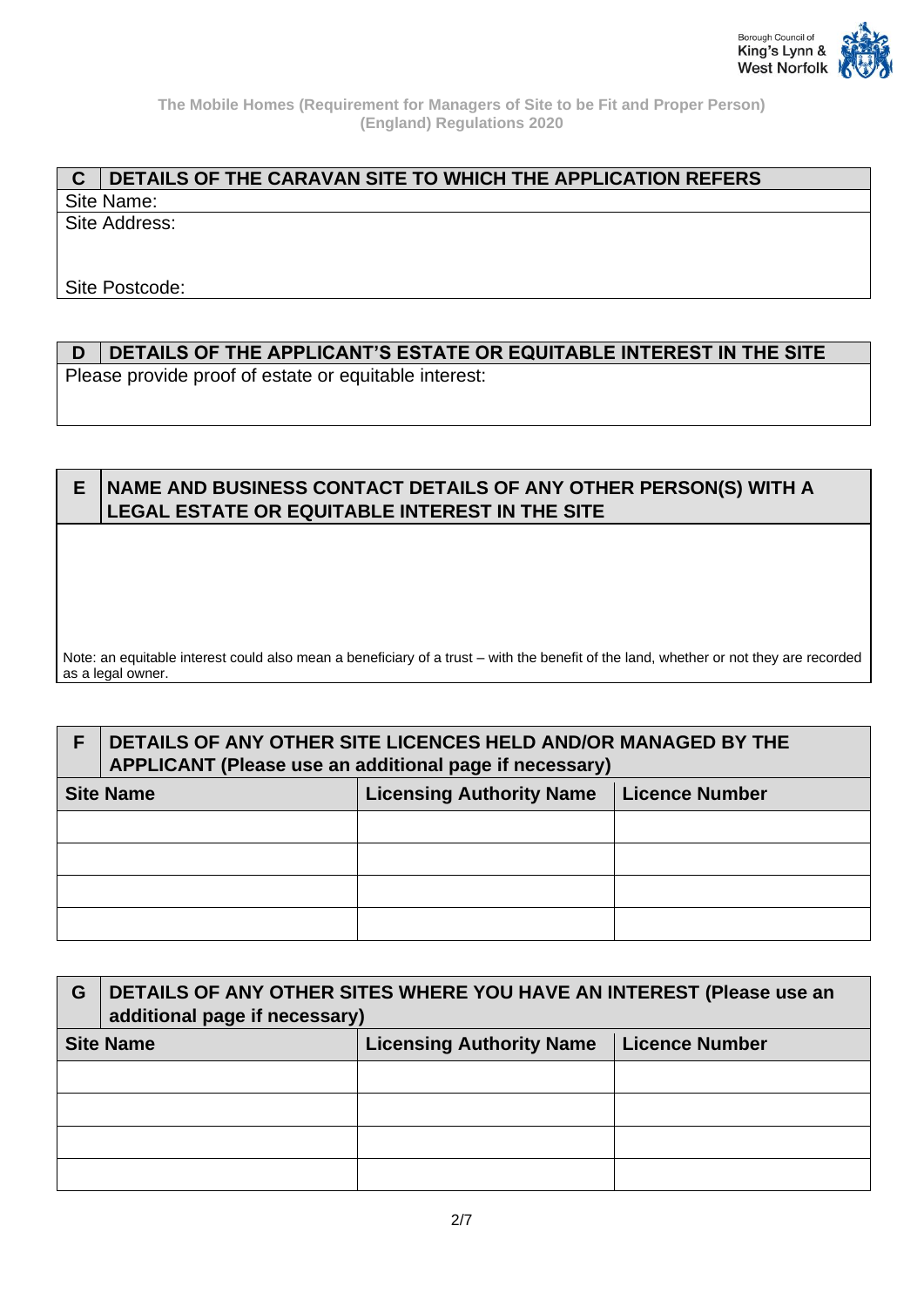

| <b>CONFIRMATION THE APPLICANT IS THE OCCUPIER OF THE SITE</b><br>н                                                                                                                                                                                                          |               |
|-----------------------------------------------------------------------------------------------------------------------------------------------------------------------------------------------------------------------------------------------------------------------------|---------------|
| Is the applicant the occupier of the site, as defined in Section 1 of the Caravan Sites                                                                                                                                                                                     | <b>YES/NO</b> |
| and Control and Development Act, 1960 (as amended)?                                                                                                                                                                                                                         |               |
| 'Occupier' means, in relation to any land, the person who, by virtue of an estate or<br>interest therein held by him, is entitled to possession thereof or would be so entitled<br>but for the rights of any other person under any licence granted in respect of the land. |               |
| Provided that where land amounting to not more than four hundred square yards in<br>area is let under a tenancy entered into with a view to the use of the land as a caravan<br>site, the expression 'occupier' means in relation to that land the person who would be      |               |
| entitled to possession of the land but for the rights of any person under that tenancy.                                                                                                                                                                                     |               |

# **I TO WHOM DOES THIS APPLICATION FOR INCLUSION ON THE REGISTER RELATE?** The Applicant (continue to section K) An appointed manager (complete section J)

| J         | <b>APPOINTED MANAGER DETAILS</b> |                     |  |
|-----------|----------------------------------|---------------------|--|
|           | First Name(s):                   |                     |  |
|           | Title:<br>Surname:               |                     |  |
|           | <b>Correspondence Address:</b>   |                     |  |
|           |                                  |                     |  |
|           |                                  |                     |  |
| Postcode: |                                  |                     |  |
|           | Telephone (office)               | Telephone (mobile): |  |
|           | E-mail address:                  |                     |  |
|           | Role in managing site:           |                     |  |

| K | EVIDENCE OF ABILITY TO SECURE THE PROPER MANAGEMENT OF THE SITE (The<br>following information must be included with this application.) |
|---|----------------------------------------------------------------------------------------------------------------------------------------|
|   | Details of the applicant(s) or proposed manager's experience and competency in managing<br>caravan sites                               |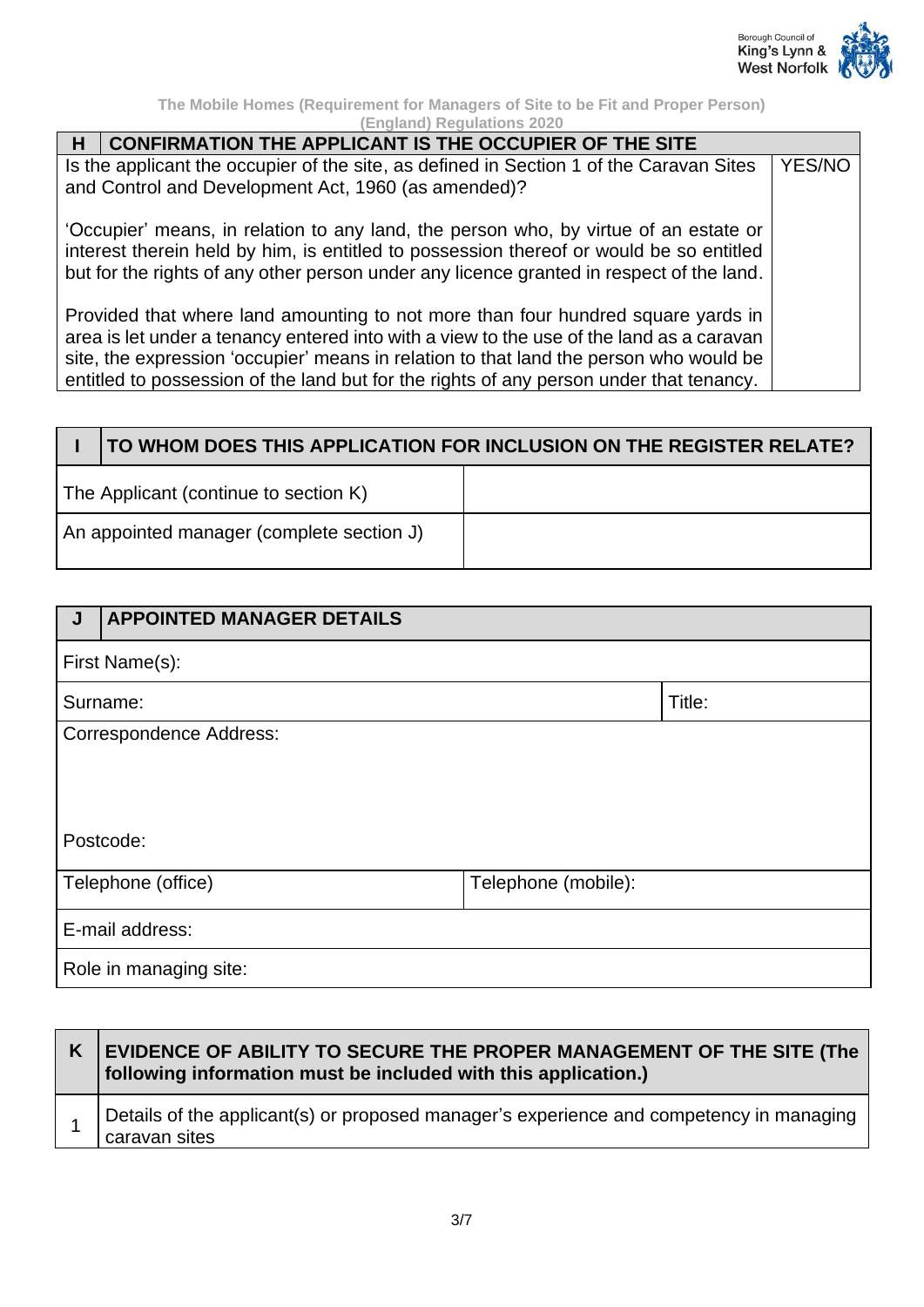

Details of the management structure and funding arrangements for the site or proposed management structure and funding arrangements for the site.

2 Note: Please provide as much information as possible. The local authority needs to be satisfied that the relevant person has suitable management arrangements in place for the administration of pitch fees, general management and maintenance of the site as well as the authority and ability to independently take timely decisions and actions in carrying out their responsibilities. The applicant should ensure that they provide information evidencing that they have access to sufficient funds so as to allow the responsible person to manage the site and comply with the obligations under the site licence.

| L              | ADDITIONAL INFORMATION IN REALTION TO THE APPLICANT (AS AN INDIVIDUAL)<br>OR SITE MANAGER.                                                                                                                  |               |
|----------------|-------------------------------------------------------------------------------------------------------------------------------------------------------------------------------------------------------------|---------------|
| 1              | Have you committed any offence involving fraud or other dishonesty, violence,<br>arson or drugs or listed in Schedule 3 to the Sexual Offences Act 2003<br>(offences attracting notification requirements)? | YES/NO        |
| $\overline{2}$ | Have you contravened any provision of the law relating to housing, caravan<br>sites, mobile homes, public health, planning or environmental health or of<br>landlord and tenant law?                        |               |
| 3              | Have you contravened any provision of the Equality Act 2010 in, or in<br>connection with, the carrying on of any business?                                                                                  | YES/NO        |
| 4              | Have you harassed any person in, or in connection with, the carrying on of any<br>business?                                                                                                                 | YES/NO        |
| 5              | Are you, or have you been within the past 10 years, personally insolvent?                                                                                                                                   | YES/NO        |
| 6              | Are you, or have you been within the past 10 years, disqualified from acting as<br>a company director?                                                                                                      | <b>YES/NO</b> |
| $\overline{7}$ | Have you the right to work in the United Kingdom?                                                                                                                                                           | YES/NO        |
| 8              | Are you a member of any redress scheme for dealing with complaints in<br>connection with the management of the site? (If yes, please provide details<br>on a separate page.)                                | YES/NO        |
| 9              | Have you had an application to be included in a fit and proper person register<br>rejected by another Local Authority? (If yes, details of the reasons for<br>rejection must be provided.)                  | <b>YES/NO</b> |
| 10             | Do you have applications to be included in a fit and proper person register<br>awaiting a result from another Local Authority? (If yes please provide details<br>on a separate page.)                       | YES/NO        |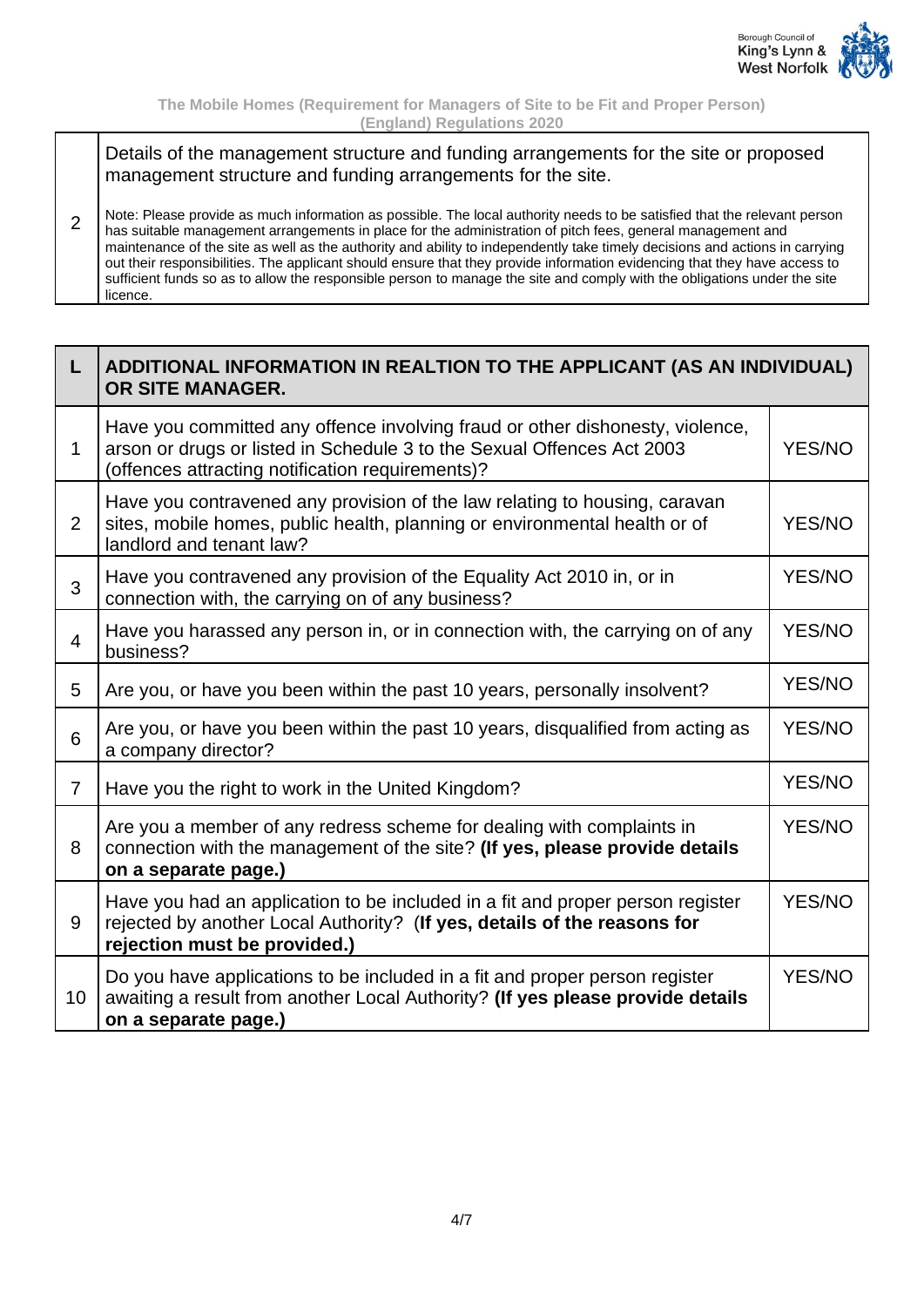

| M              | ADDITIONAL INFORMATION IN RELATION TO THE RESPONSIBLE PERSON (THE<br>PERSON TO WHOM THE SITE MANAGER REPORTS)                                                                                               |               |  |
|----------------|-------------------------------------------------------------------------------------------------------------------------------------------------------------------------------------------------------------|---------------|--|
| 1              | Have you committed any offence involving fraud or other dishonesty, violence,<br>arson or drugs or listed in Schedule 3 to the Sexual Offences Act 2003<br>(offences attracting notification requirements)? | YES/NO        |  |
| $\overline{2}$ | Have you contravened any provision of the law relating to housing, caravan<br>sites, mobile homes, public health, planning or environmental health or of<br>landlord and tenant law?                        | YES/NO        |  |
| 3              | Have you contravened any provision of the Equality Act 2010 in, or in<br>connection with, the carrying on of any business?                                                                                  | YES/NO        |  |
| $\overline{4}$ | Have you harassed any person in, or in connection with, the carrying on of any<br>business?                                                                                                                 | YES/NO        |  |
| 5              | Are you, or have you been within the past 10 years, personally insolvent?                                                                                                                                   | YES/NO        |  |
| 6              | Are you, or have you been within the past 10 years, disqualified from acting as<br>a company director?                                                                                                      | YES/NO        |  |
| $\overline{7}$ | Have you the right to work in the United Kingdom?                                                                                                                                                           | YES/NO        |  |
| 8              | Are you a member of any redress scheme for dealing with complaints in<br>connection with the management of the site? (If yes, please provide details<br>on a separate page.)                                | YES/NO        |  |
| 9              | Have you had an application to be included in a fit and proper person register<br>rejected by another Local Authority? (If yes, details of the reasons for<br>rejection must be provided.)                  | <b>YES/NO</b> |  |
| 10             | Do you have applications to be included in a fit and proper person register<br>awaiting a result from another Local Authority? (If yes, please provide details<br>on a separate page.)                      | YES/NO        |  |

## **N CRIMINAL RECORD CERTIFICATE**

This must be a criminal record certificate issued under section 113A(1) of the Police Act 1997(**[1](https://www.legislation.gov.uk/uksi/2020/1034/schedule/2/made#f00008)**) no more than six months before the date of the application in respect of:

(a) where the relevant person is an individual, the relevant person; and

(b) each individual in relation to whom the applicant is required to provide information under paragraph 10(2) or (5), 11 or 12.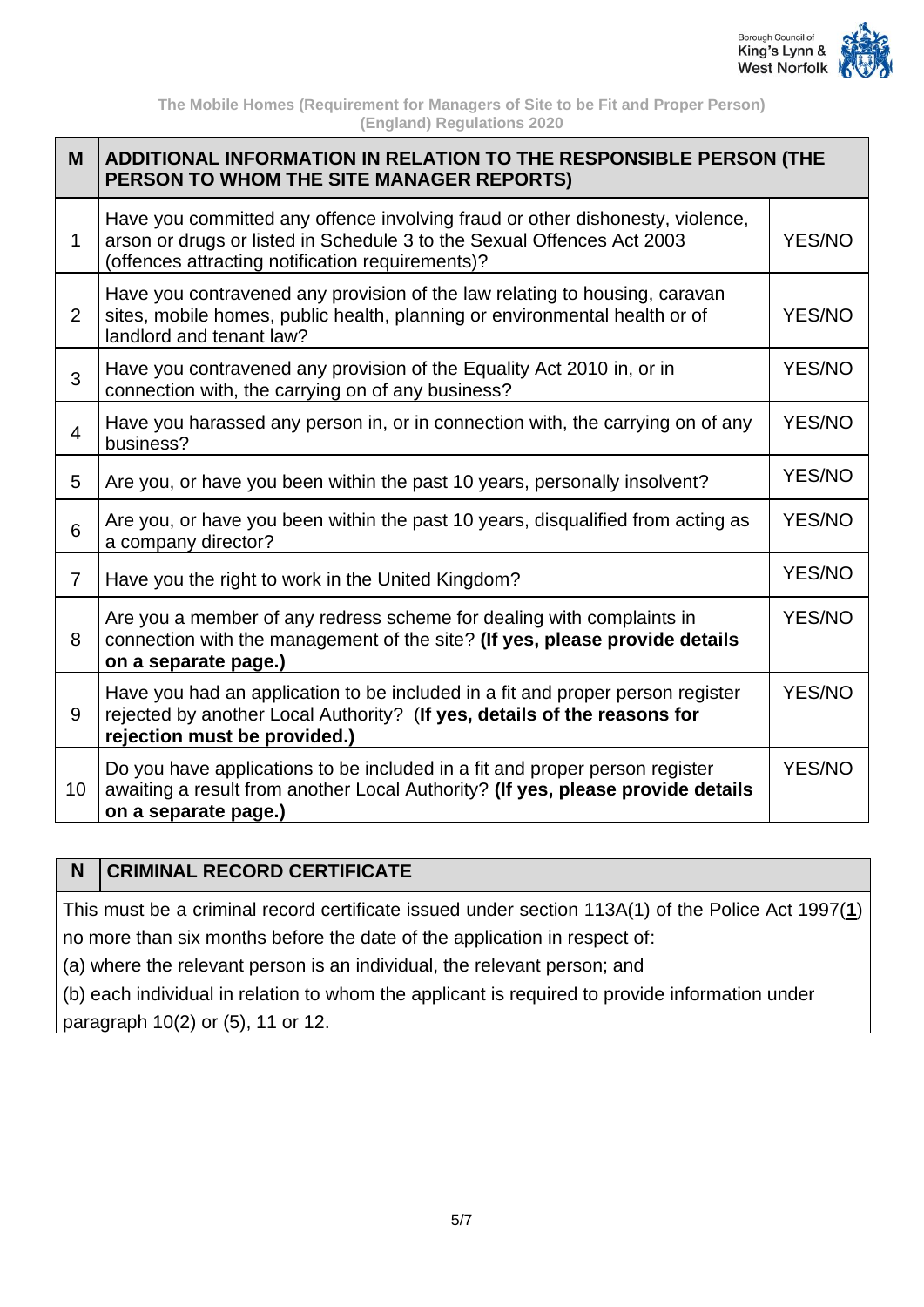

|  | O   DECLARATIONS (This section must be completed by the applicant.) see note below |  |  |  |  |  |  |
|--|------------------------------------------------------------------------------------|--|--|--|--|--|--|
|--|------------------------------------------------------------------------------------|--|--|--|--|--|--|

I declare that the information given above is true to the best of my knowledge and that I have not wilfully omitted any necessary material.

If this application is made by the applicant who is not the relevant person, I have made all reasonable enquiries into the matters mentioned in paragraph 9 and Schedule 3 of the Regulations relating to the relevant person and the information provided in the application is correct and complete to the best of the applicant's knowledge and belief.

**Full Name (please print):**

**Signature:** 

**Capacity:** 

**Date:** 

**Below for Companies Act 2006 - see note below**

**Full Name (please print):**

**Signature:** 

**Capacity:** 

**Date:** 

As soon as reasonably practicable after an application is made under Regulation 6, the local authority must make a decision on the application. An application must include a fully completed application form, supporting information and payment of the relevant fee.

## **Note: Companies Act 2006**

UK Public General Acts 2006 c. 46 Part 4 Formalities of doing business...Section 44 Section 44 Execution of documents;

(1) Under the law of England and Wales or Northern Ireland a document is executed by a company— (a)by the affixing of its common seal, or

(b)by signature in accordance with the following provisions.

(2) A document is validly executed by a company if it is signed on behalf of the company—

(a)by two authorised signatories, or

(b)by a director of the company in the presence of a witness who attests the signature.

(3) The following are "authorised signatories" for the purposes of subsection (2)—

(a)every director of the company, and

(b)in the case of a private company with a secretary or a public company, the secretary (or any joint secretary) of the company.

(4) A document signed in accordance with subsection (2) and expressed, in whatever words, to be executed by the company has the same effect as if executed under the common seal of the company.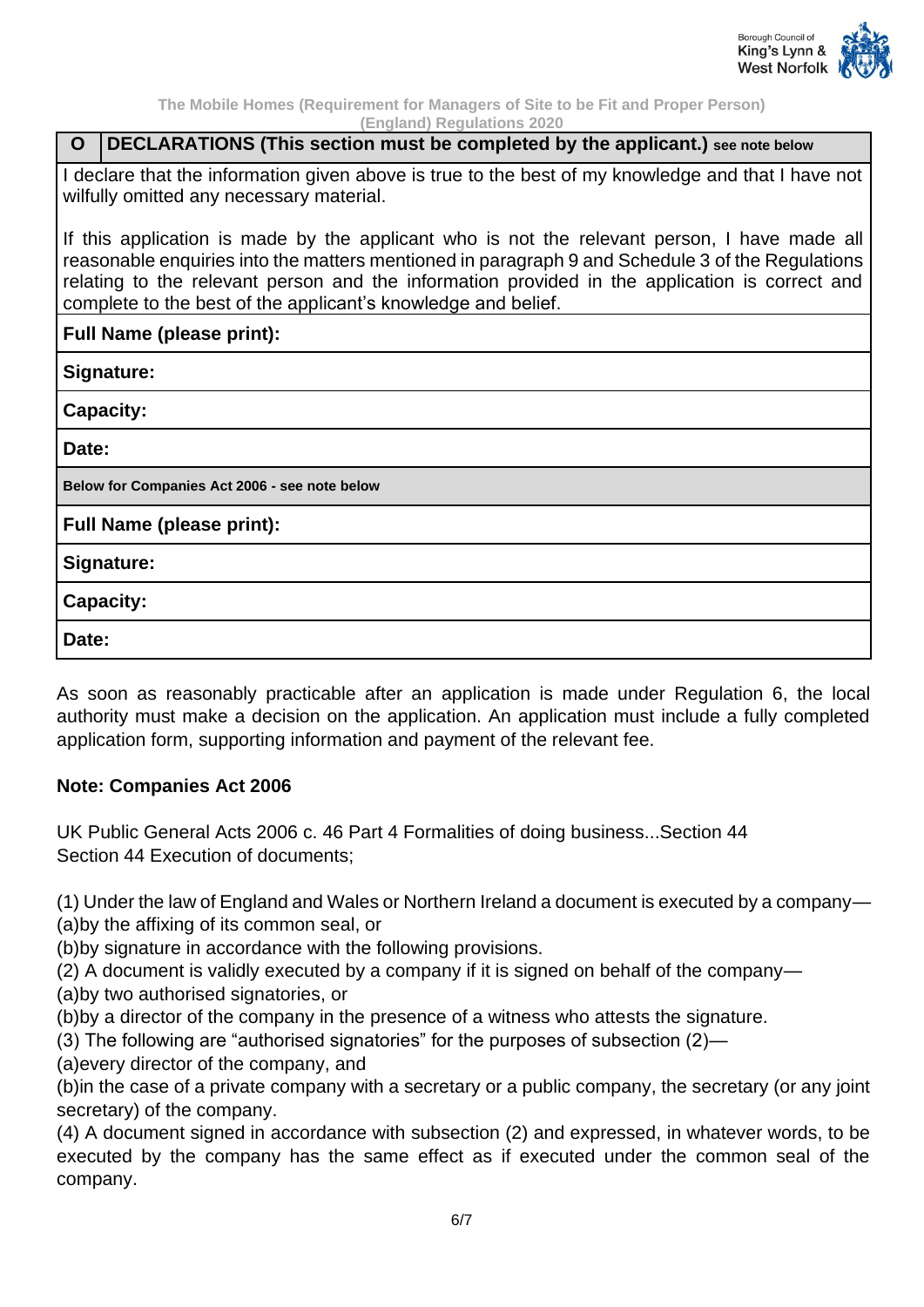

(5) In favour of a purchaser a document is deemed to have been duly executed by a company if it purports to be signed in accordance with subsection (2). A "purchaser" means a purchaser in good faith for valuable consideration and includes a lessee, mortgagee or other person who for valuable consideration acquires an interest in property.

(6) Where a document is to be signed by a person on behalf of more than one company, it is not duly signed by that person for the purposes of this section unless he signs it separately in each capacity.

(7) References in this section to a document being (or purporting to be) signed by a director or secretary are to be read, in a case where that office is held by a firm, as references to its being (or purporting to be) signed by an individual authorised by the firm to sign on its behalf.

(8) This section applies to a document that is (or purports to be) executed by a company in the name of or on behalf of another person whether or not that person is also a company.

## **Privacy Notice**

The Council has a duty to process and store your personal information safely and securely in line with data protection legislation, which here means the General Data Protection Regulations (Regulation (EC) 2016/679 which is in force from 25 May 2018) (GDPR) and any national implementing laws, regulations and secondary legislation, as amended or updated from time to time, in the UK and then any successor legislation to the GDPR.

The Borough Council of King's Lynn and West Norfolk (the Council), of Kings Court, Chapel Street, King's Lynn, Norfolk, PE30 1EX is the data controller for the purposes of the GDPR and associated domestic law.

The Council will use your personal information for the purpose of undertaking its statutory duties, providing and improving housing related services and for reporting to central government where appropriate.

The processing of this information is necessary for the Council to undertake a public task, i.e. the processing is necessary for the Council to perform a task in the public interest or for its official functions, and the task or function has a clear basis in law.

Your data will be used for this specific purpose and it may be shared between Council departments and other agencies where there is lawful authority to do so.

Your information will be kept strictly confidential. It will be stored separately from other information in a secure password-protected database on the Council's computer system.

Your personal information will be kept in line with the Council data retention policy or for a longer period should there be a genuine and lawful need. You can find more information about our retention policy on the privacy notice page. We will only use your data within the terms of data protection laws, will delete your data securely and only keep it for as long as necessary. We will review dates for keeping personal data in the future and if necessary update these privacy notices.

You may see copies of the data held about you and ask for it to be corrected or deleted.

You can find more information about Data Protection and the Council's Data Protection Officer, on our Data Protection page.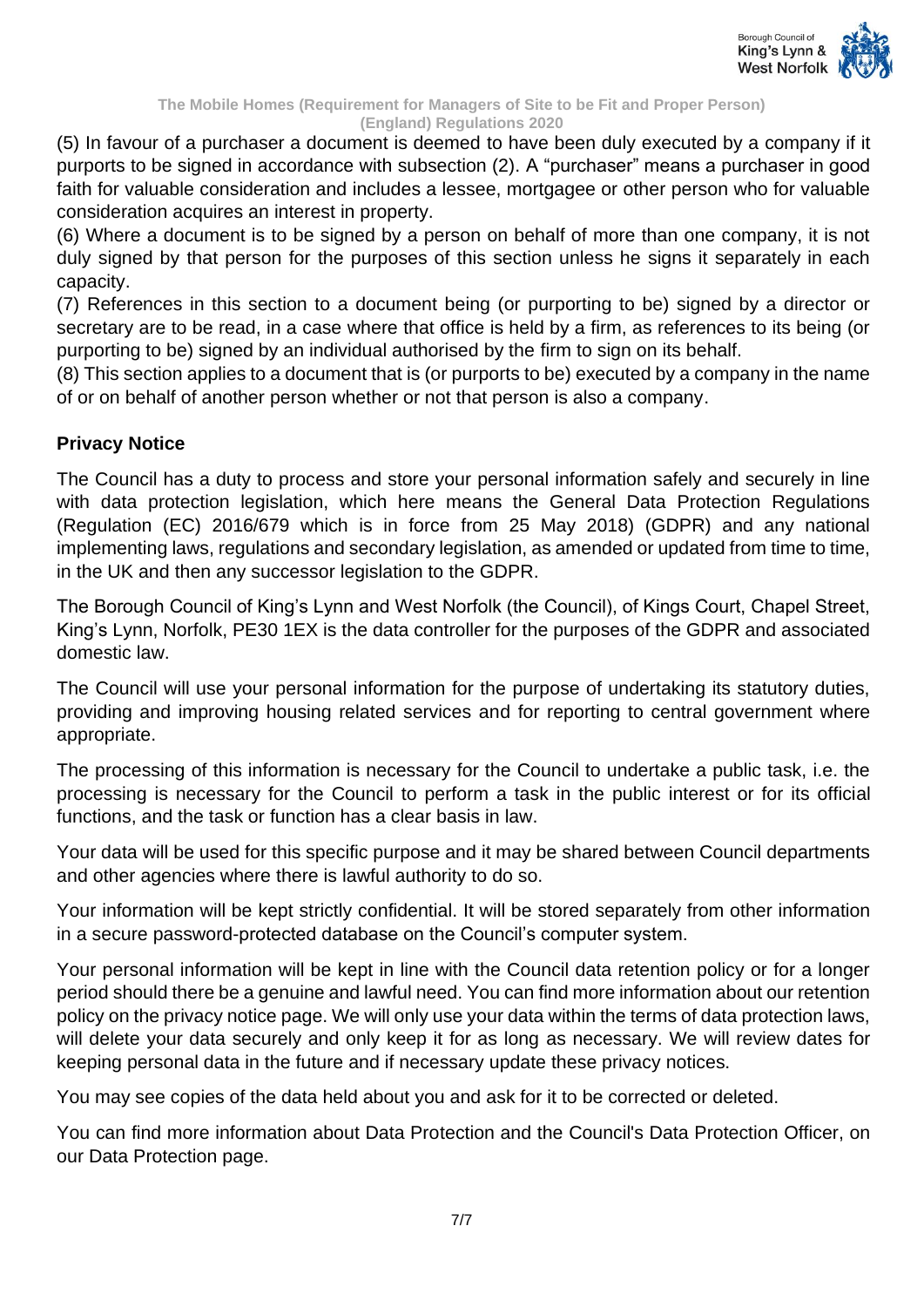

If you are unhappy with the way your personal information is being handled you can contact the Independent Information Commissioner.